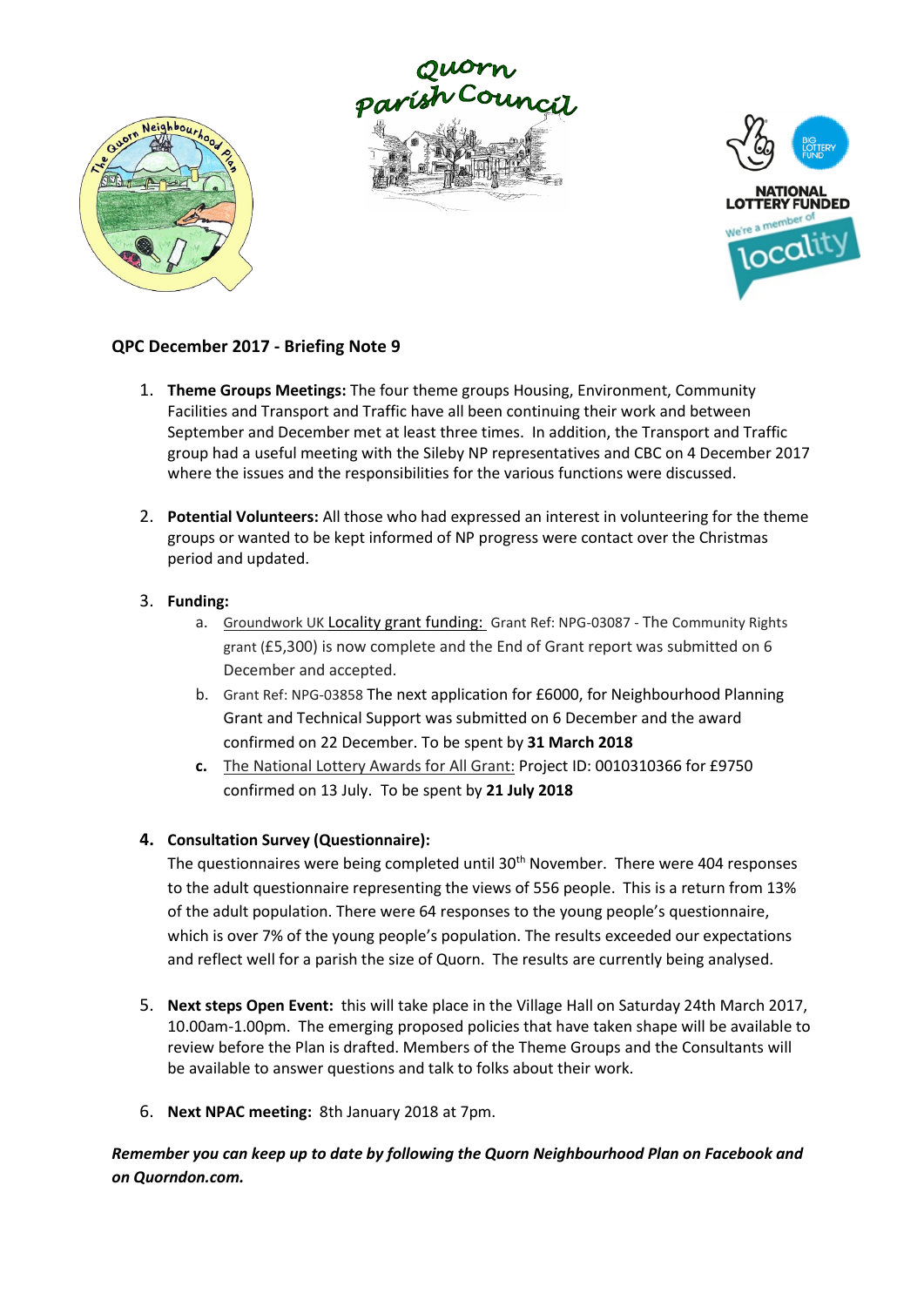## **Quorn Neighbourhood Plan 1 st Annual Report**

Following Quorns formal designation as a Neighbourhood Plan Area by Charnwood Borough Council on 21 December 2016 the Parish Council Planning Scrutiny Committee took on the role of steering group to take the programme forward assisted by consultants 'Yourlocale'.

From the outset we wanted to maximise on the talents of the residents of Quorn and to involve as many people as possible in the process. Also, we made a commitment that we would be grant funded and there would be no cost to the parish residents and to that end grants have been gratefully received from both Locality and the National Lottery.

At our first public event on May Day there were encouraging signs that this would be a community project. Our marquee in Stafford Orchard received a constant stream of visitors who were only too willing to leave us their views on what was good and what was not so good about living in Quorn. Fourteen of whom were serious enough to sign up as potential Advisory Committee members.

The first Advisory Committee meeting took place on 15 May and the committee now consists of twenty members (15 volunteers and 5 councillors). Three working groups were set up to develop a Vision Statement, a Logo and Questionnaires.

19 August was a memorable day as it was the Open Event held in the Village Hall and attracted more than 150 people apparently, something of a record for such events. The visitors openly expressed their comments and views, and these were summarised in the Consultation Summary report.

At the event, the Vision Statement was presented and accepted. Logos had been produced by groups of students at St Bartholomew's School and visitors to the event had a chance to select their choice. It was a very close call, but one was finally selected, it was enhanced for publication by a parent from the school and the two designers were presented with certificates and the school an award at an assembly in November.

The next significant milestone was the Questionnaires, these were available 'on line' but with paper copies provided at the Parish Office and Community Library and available for home delivery and collection on request. The Young Persons' Survey was for those aged up to 18. There were 404 responses to the adult questionnaire representing the views of 556 people. This is a return from 13% of the adult population. There were 64 responses to the young people's questionnaire, which is over 7% of the young people's population. The results exceeded our expectations and are good for a parish the size of Quorn. The results are currently being analysed.

Four specialist theme groups Housing, Transport and Traffic, Environment and Community Facilities were established in August when more volunteers joined, their work is continuing, analysing what you have told us plus gathering their own evidence.

There is still much work to be done and in 2018 we look forward to welcoming everyone to our Next Steps Open Day in the village hall on Saturday 24th March 2017, 10.00am-1.00pm this will be your chance to review the proposed policies that will influence the future planning decisions for Quorn. The volunteers will be available to answer any questions and talk to you about their interesting work.